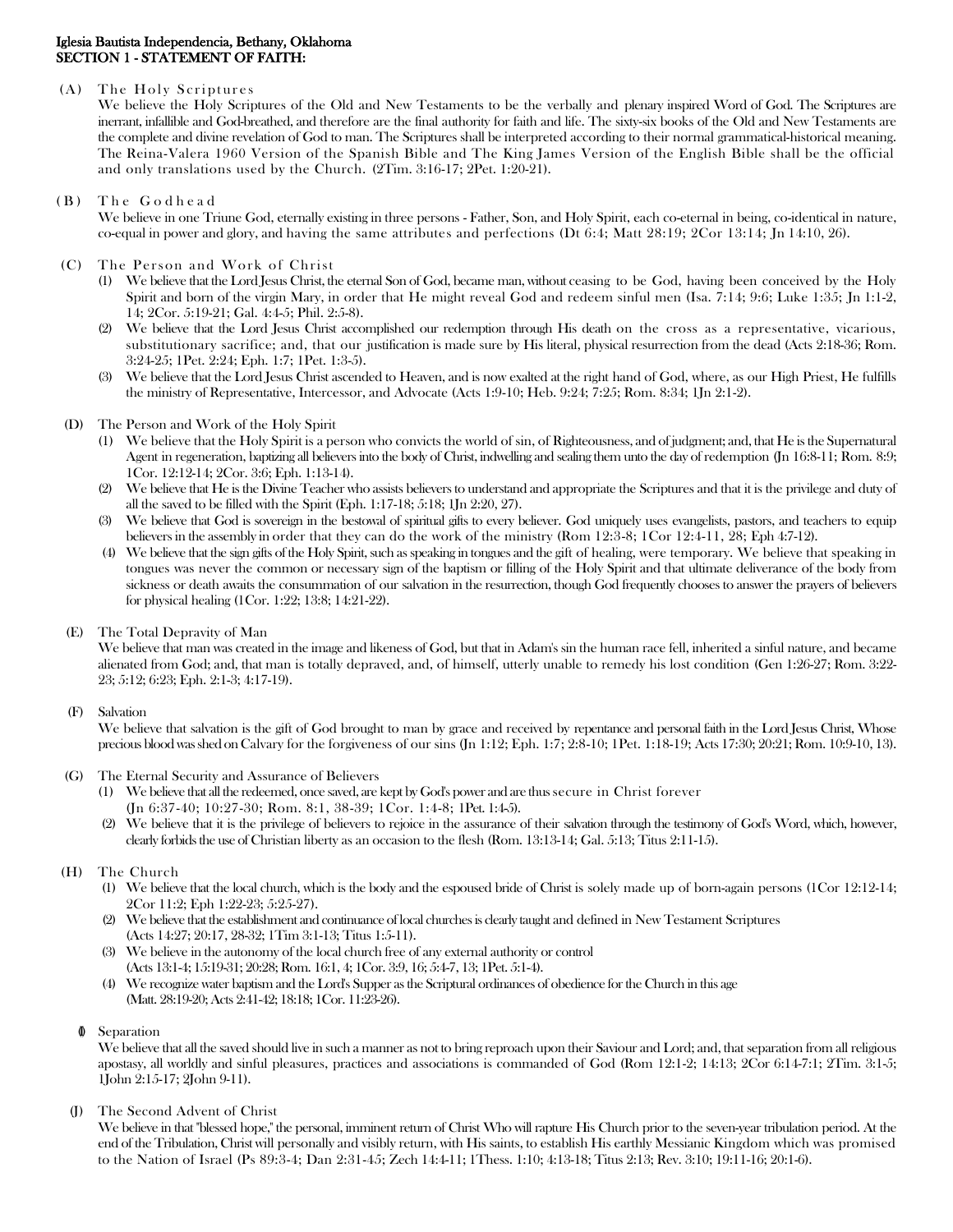# (K) The Eternal State

- (1) We believe in the bodily resurrection of all men, the saved to eternal life, and the unsaved to judgment and everlasting punishment (Mt 25:46; Jn 5:28-29; 11:25-26; Rev 20:5-6, 12-13).
- (2) We believe that the souls of the redeemed are, at death, absent from the body and present with the Lord, where in conscious bliss they await the first resurrection, when spirit, soul, and body are reunited to be glorified forever with the Lord (Luke 23:43; 2 Cor. 5:8; Phil. 1:23; 3:21; 1Thess. 4:16- 17; Rev. 20:4-6).
- (3) We believe that the souls of unbelievers remain, after death, in conscious punishment and torment until the second resurrection, when with soul and body reunited they shall appear at the Great White Throne Judgment, and shall be cast into the Lake of Fire, not to be annihilated, but to suffer everlasting conscious punishment and torment (Matt. 25:41-46; Mark 9:43-48; Luke 16:19-26; 2 Thess. 1:7-9; Jude 6-7; Rev. 20:11-15).

#### (L) The Personality of Satan

We believe that Satan is a created person, the author of sin and the cause of the Fall of Man; that he is the open and declared enemy of God and man; and, that he shall be eternally punished in the Lake of Fire (Job 1:6-7; Isa. 14:12-17; Matt. 4:2-11; 25:41; Rev. 20:10).

### (M) Creation

We believe that God created the universe in six literal, 24-hour periods. We reject evolution, the Gap Theory, the Day-Age Theory, and Theistic Evolution as unscriptural theories of origin (Gen 1-2; Ex. 20:11).

#### (N) Civil Government

We believe that God has ordained and created all authority consisting of three basic institutions: 1) The home; 2) The Church; and 3) The state. Every person is subject to these authorities, but all (including the authorities themselves) are answerable to God and governed by His Word. God has given each institution specific Biblical responsibilities and balanced those responsibilities with the understanding that no institution has the right or obligation to infringe upon the other. The home, the Church, and the state are equal and sovereign in their respective Biblically assigned spheres of responsibility under God (Rom. 13:1-7; Eph. 5:22-24; Heb. 13:17; 1Pet. 2:13-14).

#### (O) Human Sexuality.

- (1) We believe that God has commanded that no intimate sexual activity be engaged in outside of a marriage between a man and a woman. We believe that any form of homosexuality, lesbianism, bisexuality, bestiality, incest, fornication, adultery, and pornography are sinful perversions of God's gift of sex. We believe that God disapproves of and forbids any attempt to alter one's gender by surgery or appearance. (Gen. 2:24; 19:5, 13; 26:8-9; Lev. 18:1-30; Rom. 1:26-29; 1Cor. 5:1; 6:9; 1Thess. 4:1-8; Heb. 13:4)
- (2) We believe that the only legitimate marriage is the joining of one man and one woman. (Gen. 2:24; Rom. 7:2; 1Cor. 7:10; Eph. 5:22-23)

#### (P) Divorce and Remarriage

We believe that God hates divorce and intends marriage to last until one of the spouses dies. Divorce and remarriage is regarded as adultery except on the grounds of fornication. Although divorced and remarried persons or divorced persons may hold positions of service in the Church and be greatly used of God for Christian service, they may not be considered for the offices of pastor or deacon (Mal 2:14-17; Matt 19:3-12; Rom 7:1-3; 1Cor. 7:10-17; 1Tim. 3:2, 12; Titus 1:6).

### ( Q ) A b o r t i o n

We believe that human life begins at conception and that the unborn child is a living human being. Abortion constitutes the unjustified, unexcused taking of unborn human life. Abortion is murder. We reject any teaching that abortions of pregnancies due to rape, incest, birth defects, gender selection, birth or population control, or the mental well-being of the mother are acceptable (Job 3:16; Ps 51:5; 139:14-16; Isa 44:24; 49:1, 5; Jer 1:5; 20:15- 18; Luke 1:44).

### ( R ) M i s s i o n s

We believe that God has given the Church a Great Commission to proclaim the Gospel to all nations so that there might be a great multitude from every nation, tribe, ethnic group, and language group who believe on the Lord Jesus Christ. As ambassadors of Christ we must use all available means to go to the foreign nations and not wait for them to come to us (Matt. 28:19-20; Mark 16:15; Luke 24:46-48; Jn 20:21; Acts 1:8; 2Cor. 5:20).

### (S Lawsuits Between Believers

We believe that Christians are prohibited from bringing civil lawsuits against other Christians or the Church to resolve personal disputes. We believe the Church possesses all the resources necessary to resolve personal disputes between members. We do believe, however, that a Christian may seek compensation for injuries from another Christian's insurance company as long as the claim is pursued without malice or slander (1 Cor. 6:1-8; Eph. 4:31-32).

### ( T ) G i v i n g

- (1) We believe that every Christian, as a steward of that portion of God's wealth entrusted to him, is obligated to support his local church financially. We believe that God has established the tithe as a basis for giving but that every Christian should also give other offerings sacrificially and cheerfully to the support of the Church, the relief of those in need, and the spreading of the Gospel.
- (2) We believe that a Christian relinquishes all rights to direct the use of the tithe or offering once the gift has been made (Gn 14:20; Pr 3:9-10; Acts 4:34-37; 1Cor 16:2; 2Cor 9:6-7; Gal 6:6; Eph 4:28; 1Tim. 5:17-18; 1Jn 3:17).

### SECTION 2 - AUTHORITY OF STATEMENT OF FAITH:

The Statement of Faith does not exhaust the extent of our faith. The Bible itself is the sole and final source of all that we believe. We do believe, however, that the foregoing Statement of Faith accurately represents the teaching of the Bible, and therefore, is binding upon all members.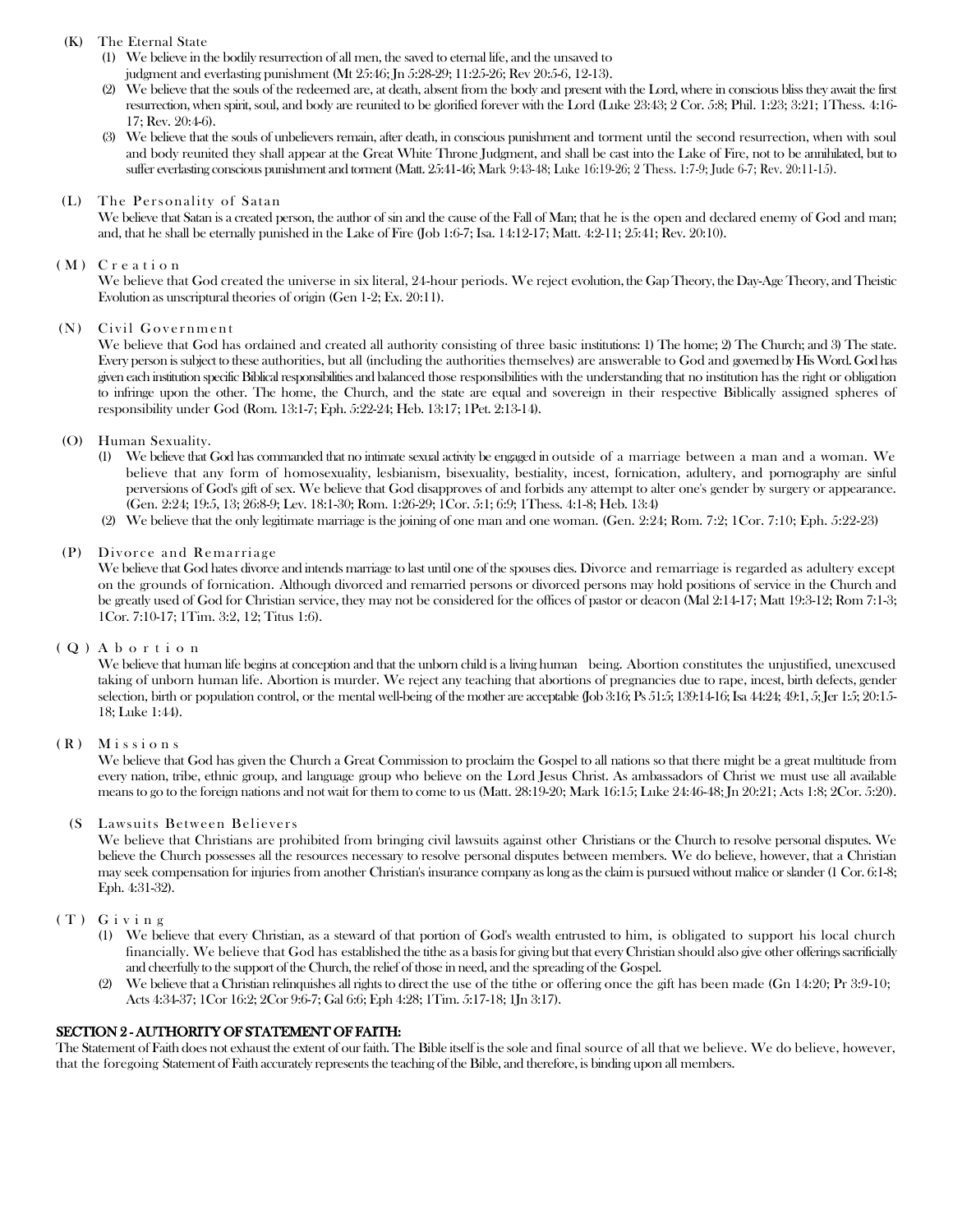## (A) LAS SAGRADAS ESCRITURAS

Creemos que las Sagradas Escrituras del Antiguo y Nuevo Testamento son las verbales, plenarias e inspiradas Palabras de Dios. Las Escrituras son inerrantes, infalibles, inspiradas por Dios, y por lo tanto son la autoridad final para la fe y la vida. Los sesenta y seis libros del Antiguo y Nuevo Testamento son la revelación completa y divina de Dios para el hombre. Las Escrituras se interpretarán de acuerdo a su significado gramático-histórico normal. La Reina-Valera 1960 en español y la versión King James en inglés serán las oficiales y únicas traducciones utilizadas por la Iglesia (2Tim. 3:16-17; 2Ped. 1:20-21).

## ( B ) LA DIVINIDAD DE DIOS

Creemos en un Dios Trino y eterno que existe en tres personas – Padre, Hijo, Espíritu Santo, co-eternos en su ser, co-idénticos en naturaleza, coiguales en poder y gloria, con los mismos atributos y perfecciones (Dt. 6:4; Mat. 28:19; 2Cor. 13:14; Jn. 14:10, 26).

# (C) LA PERSONA Y OBRA DE JESUCRISTO

- (1) Creemos que Jesucristo, el Hijo eterno de Dios, se hizo hombre, sin dejar de ser Dios, habiendo sido concebido por el Espíritu Santo y nacido de la virgen María, con el fin de poder revelar a Dios y redimir al hombre pecador (Is. 7:14; 9:6; Lc. 1:35; Jn. 1:1-2, 14; 2Cor. 5:19-21; Gal. 4:4-5; Fil. 2:5-8).
- 2) Creemos que Jesucristo logró nuestra redención por su muerte en la cruz como un representante, vicario, sacrificio sustitutivo; y que nuestra justificación es asegurada por Su resurrección literal y física de los muertos (Hch 2:18-36; Rom. 3:24-25; 1Ped. 2:24; Ef. 1:7; 1Ped. 1:3-5).
- 3) Creemos que Jesucristo ascendió al cielo, y es exaltado a la diestra de Dios, donde, como nuestro Sumo Sacerdote, cumple el ministerio de Representante, Intercesor y Abogado (Hch 1:9-10; Heb. 9:24; 7:25; Rom. 8:34; 1Jn 2:1-2).

## (D) LA PERSONA Y OBRA DEL ESPÍRITU SANTO

- (1) Creemos que el Espíritu Santo es una persona que convence al mundo de pecado, de justicia y de juicio; y, que Él es el Agente Sobrenatural en la regeneración, bautizando a todos los creyentes en el cuerpo de Cristo, y que morando en nosotros nos sella hasta el día de la redención (Jn. 16:8-11; Rom. 8:9; 1Cor. 12:12-14; 2Cor. 3:6; Ef. 1:13-14).
- (2) Creemos que Él es el Maestro Divino, que ayuda a los creyentes a comprender y apropiarse de las Escrituras y que es el privilegio y el deber de todos los salvos ser llenados con el Espíritu (Ef. 1:17-18; 5:18; 1Jn. 2:20, 27).
- (3) Creemos que Dios es soberano en el otorgamiento de los dones espirituales a cada creyente. Dios usa evangelistas, pastores y maestros para equipar a los creyentes en la asamblea con el fin de que puedan hacer el trabajo del ministerio (Rom. 12:3 - 8; 1Cor. 12:4-11, 28; Ef. 4:7-12)
- (4) Creemos que los dones del Espíritu Santo, como el hablar en lenguas y el don de sanidad, eran temporales. Creemos que el hablar en lenguas nunca fue el signo común o necesario del bautismo o llenura del Espíritu Santo y que la liberación definitiva del cuerpo de la enfermedad o la muerte aguarda la consumación de nuestra salvación en la resurrección, aunque Dios con frecuencia opta por responder a las oraciones de los creyentes para la curación física (1Cor. 1:22; 13:8; 14:21-22).

# (E) LA DEPRAVACIÓN TOTAL DEL HOMBRE

Creemos que el hombre fue creado a imagen y semejanza de Dios, pero que en el pecado de Adán la raza humana cayó, heredó una naturaleza pecaminosa, y llegó a ser alejado de Dios; y, que el hombre es totalmente depravado, y, por sí mismo, totalmente incapaz de remediar su condición perdida (Gen. 1:26-27; Rom. 3:22-23; 5:12; 6:23; Ef. 2:1-3; 4:17-19).

# (F) LA SALVACION

Creemos que la salvación es un don de Dios dado al hombre por gracia y recibida por el arrepentimiento y la fe personal en el Señor Jesucristo, cuya preciosa sangre fue derramada en el Calvario para el perdón de nuestros pecados (Jn. 1:12; Ef. 1:7; 2:8-10; 1Ped. 1:18-19; Hch. 17:30; 20:21; Rom. 10:9-10, 13).

### (G) LA SEGURIDAD ETERNA DE LOS CREYENTES

- (1) Creemos que los redimidos, una vez salvos, son guardados por el poder de Dios y por lo tanto estamos seguros en Cristo para siempre (Jn. 6:37-40; 10:27-30; Rom. 8:1, 38-39; 1Cor. 1:4-8; 1Ped. 1:4-5).
- (2) Creemos que es el privilegio de los creyentes regocijarse en la seguridad de su salvación según el testimonio de la Palabra de Dios, que prohíbe claramente el uso de la libertad cristiana como ocasión para la carne (Rom. 13:13-14; Gal. 5:13; Tito 2:11-15).

### (H) LA IGLESIA

- (1) Creemos que la iglesia local, el cuerpo y la novia desposada de Cristo, es formada por las personas nacidas de nuevo (1Cor. 12:12- 14; 2Cor 11:2; Ef. 1:22-23; 5:25-27).
- (2) Creemos que el establecimiento y continuación de las iglesias locales es enseñado y definido en el Nuevo Testamento (Hch. 14:27; 20:17, 28-32; 1Tim 3:1-13; Tito 1:5-11).
- (3) Creemos en la autonomía de la iglesia local libre de cualquier autoridad o control externo (Hch. 13:1-4; 15:19-31; 20:28; Rom. 16:1, 4; 1Cor. 3:9, 16; 5:4-7, 13; 1Ped. 5:1-4).
- (4) Reconocemos el bautismo en agua y la Cena del Señor como las ordenanzas bíblicas para la iglesia en esta edad (Mat. 28:19-20; Hch. 2:41-42; 18:18; 1Cor. 11:23-26).

# **LASEPARACIÓN**

Creemos que todos los salvos deben vivir de tal manera que no traigan reproche sobre su Salvador y Señor; y, que la separación de toda apostasía religiosa, de todos los mundanos y pecaminosos placeres, de las prácticas y asociaciones es mandado por Dios (Rom. 12:1-2; 14:13; 2Cor 6:14; 7:1; 2Tim. 3:1-5; 1Jn. 2:15-17; 2Jn. 9-11).